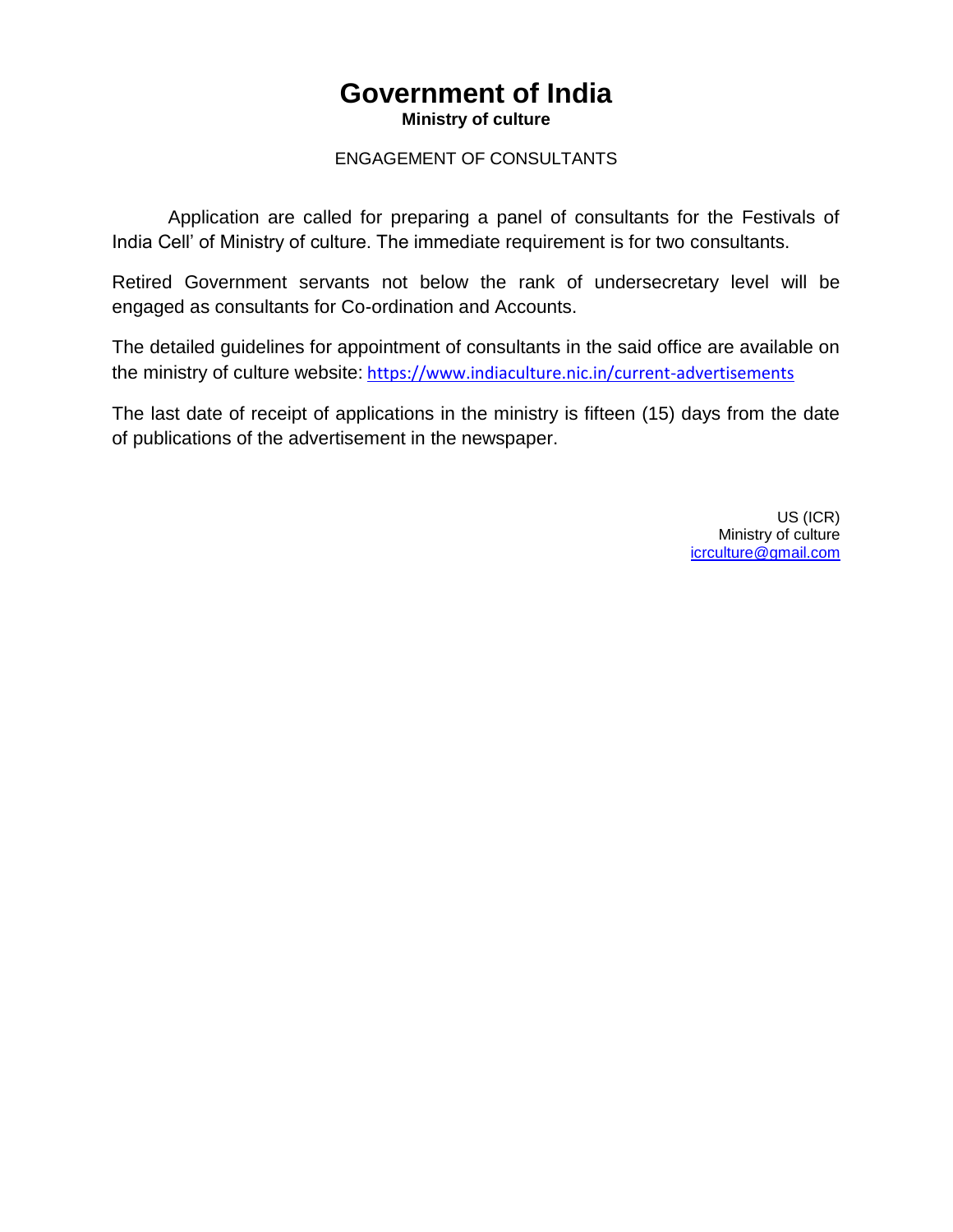## MINISTRY OF CULTURE ICR Division

Dated  $\frac{20 \sqrt{5}}{20}$  February, 2020 Feb

Applications are invited from retired Government officers at the level of Oeputy Secretary or Under Secretary for Consultants on contractual basis for Festival of lndia Cell under Ministry of Culture for a period of one year.

| <b>Position &amp;</b><br>Number of<br><b>Posts</b> | <b>Eligibility</b><br>condition(s)                                                                                                                                                                                                                                                                                                                                                                                                                                 | <b>Job Profile</b>                                                                                                                                                                                                                                                                                                                                                                                                                                                                                                                                                                                                                                                                                                                                                                                                                                      | <b>Consolidated</b><br><b>Emoluments</b><br><b>Per Month</b>                                                                                                                      |
|----------------------------------------------------|--------------------------------------------------------------------------------------------------------------------------------------------------------------------------------------------------------------------------------------------------------------------------------------------------------------------------------------------------------------------------------------------------------------------------------------------------------------------|---------------------------------------------------------------------------------------------------------------------------------------------------------------------------------------------------------------------------------------------------------------------------------------------------------------------------------------------------------------------------------------------------------------------------------------------------------------------------------------------------------------------------------------------------------------------------------------------------------------------------------------------------------------------------------------------------------------------------------------------------------------------------------------------------------------------------------------------------------|-----------------------------------------------------------------------------------------------------------------------------------------------------------------------------------|
| Consultant<br>for<br>Coordination                  | Retired officers of<br>less than 62 years<br>of age and not<br>below the rank of<br>Under Secretary to<br>Government<br>of<br>India. The officer<br>experienced in the<br>field of art<br>and<br>culture<br>and<br>accounting<br>in<br>Government<br>Department will be<br>preferred.<br>Retired<br>officers<br>from M/o External<br>Affairs who have<br>experience<br>of<br>working in and with<br>Indian<br><b>Missions</b><br>abroad will also be<br>preferred. | (i)<br>To ensure effective & efficient<br>supervision of Fol Cell of the Ministry for<br>better<br>coordination<br>with<br>various<br>organizations of this Ministry,<br>other<br>Ministries and Departments, Indian High<br>Commissions / Embassies etc. To initiate<br>outline/framework of the Festival of India<br>abroad before first preparatory meeting<br>for conducting Fol.<br>(ii)<br>To prepare proposals for deciding<br>the events, performances, venues, period<br>etc. for the Festivals of India abroad in<br>consultation with the Missions<br>and<br>various organizations/sections of<br>the<br>Ministry of Culture.<br>(iii)<br>Settlement of accounts of Festival<br>of India, handling audit and co-ordination<br>with Indian Missions abroad, participating<br>individuals and agencies for the same in<br>a systematic manner. | Rs. 50,000/-<br>(For<br>retired<br>officers<br>of<br>Deputy<br>Secretary level<br>and above)<br>Rs. 40,000/-<br>(For<br>retired<br>officers<br>of<br>Under<br>Secretary<br>level) |

Applicants are requested to submit the application in the enclosed performa attached below within 15 days from the date of publication of advertisement in Employment News to following address-

Under Secretary. ICR Division, Ministry of Culture, Room No. 335, C wing, Shastri Bhawan, New Delhi-110001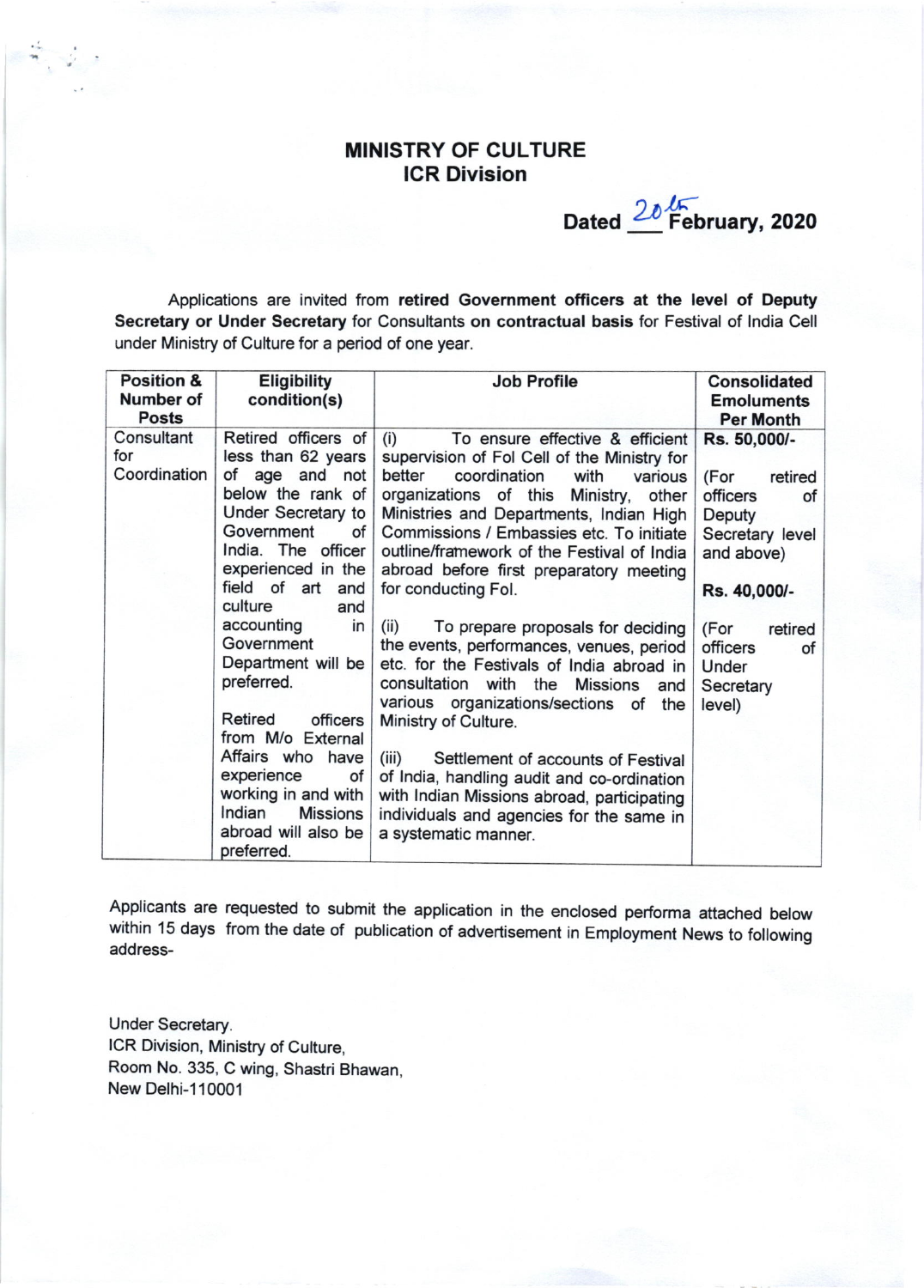\*\*\*\*\*

Recent PP Size Photo

- 1. Name  $-$
- 2. Date of Birth -
- 3. Address for correspondence –
- 4. Permanent address
- 5. E-mail ID and contact numbers –
- 6. Date of Joining in Government Services –
- 7. Date of retirement
- 8. Post held before retirement and Pay Services –
- 9. Period for which already worked as consultant (if any) –
- 10.Name of the Ministry/Department from where retired
- 11.Name of the Ministry (for the last five years and especially the experience in the

level of post for which application Is made)

| Post held  | From | To. |
|------------|------|-----|
| Experience |      |     |

Subject handled (In Brief)